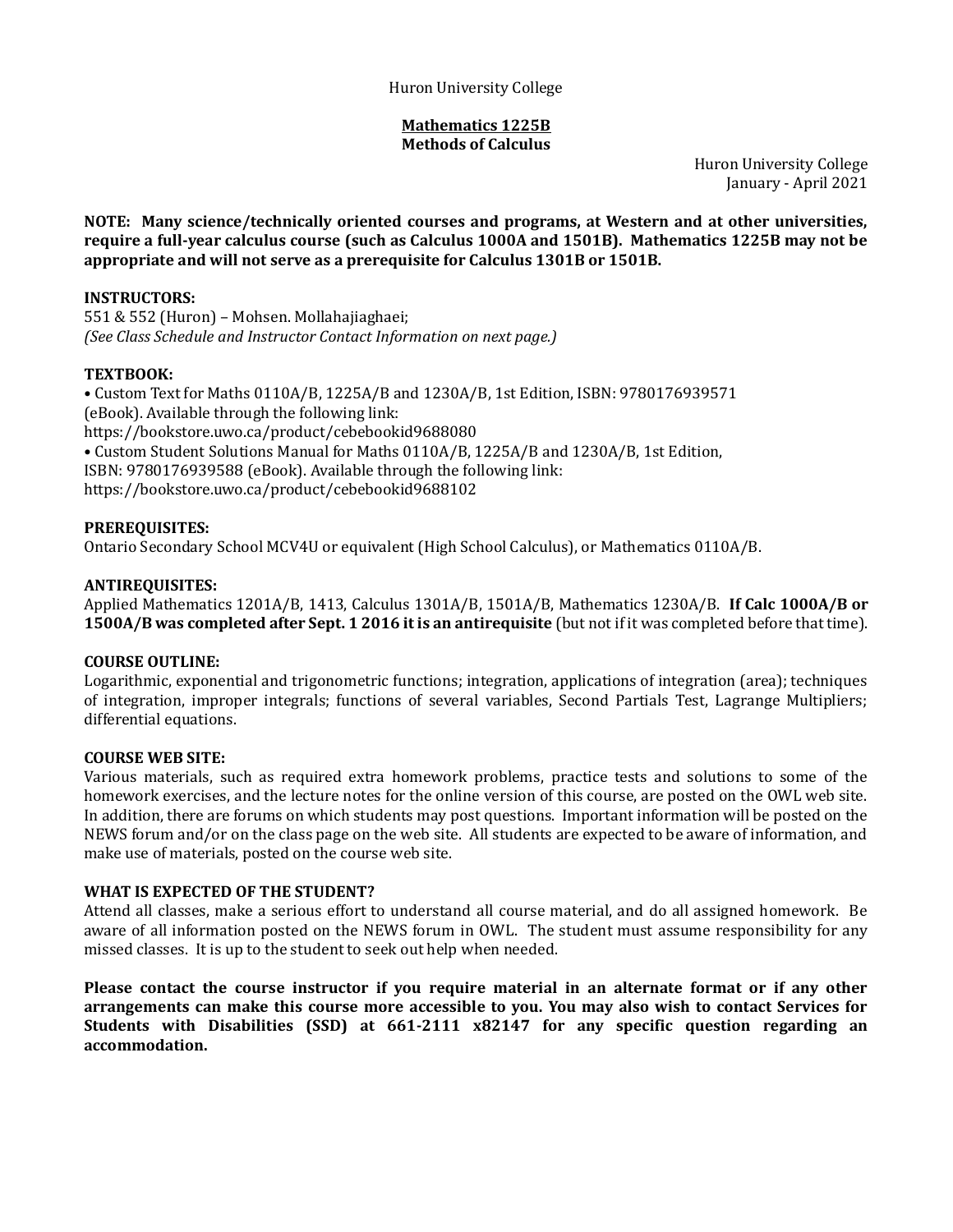### **EVALUATION OF STUDENT PERFORMANCE:**

Students will be assessed on the basis of Online Quizzes, 2 Term Tests, and a Final Exam. The Online Quizzes are completed in OWL. See the Quiz Schedule and Quiz Information documents posted on the Course Information page on the site.

The 2 Term Tests, each 90 minutes in length, will be held on: **Friday February 12 2021**, 10:00 - 11:30 a.m. and **Friday March 19 2021**, 10:00 - 11:30 a.m.

The Final Exam will be 3 hours in length, covering all of the course material. This exam will be scheduled by the Registrar's Office during the April Exam Period.

#### *Calculation of Final Grade:*

Each Term Test will count for 20%, the Final Exam will count for 40% and the Class Work component will count for 10%. The remaining 10% weight will be assigned to whichever of the 3 tests/exams is the student's best mark.

#### **Notes:**

1. The Tests and Examination will all have some multiple choice questions and some written answer questions.

2. **NO calculators or other electronic devices or any other aids are allowed on tests and exams.**

3. See Absence / Missed Work policy on next page.

#### **CLASS SCHEDULE:**

| Section | Campus   | Instructor         | Days & Times   | Location |
|---------|----------|--------------------|----------------|----------|
| 551     | Huron UC | M. Mollahajiaghaei | Tu 6:30 - 9:30 | Zoom     |
| 552     | Huron UC | M. Mollahajiaghaei | Th 6:30 - 9:30 | Zoom     |

#### **Delivery Mode**

The course is designed as an asynchronous online course; the lecture videos will be posted on the course OWL page in weekly base. We have weekly zoom sessions.

#### **Technical Requirements**

Math 1225B takes place entirely online and therefore it is essential that each student has access to the technology that will be used to deliver the course, including:

• Computer or tablet able to run a recent version of web browser such as Chrome, Safari or Firefox.

• Working microphone and webcam

- Stable high-speed internet connection.
- Document Scanner device or App.

### **INSTRUCTOR CONTACT INFORMATION:**

M. Mollahajiaghaei (551 & 552): mmollaha@uwo.ca

*Note:* Any email sent to an instructor (and especially to the course coordinator) **MUST say Math 1225B in the subject line**. Any email without this, and/or any email sent from other than a UWO email address, may be deleted unread.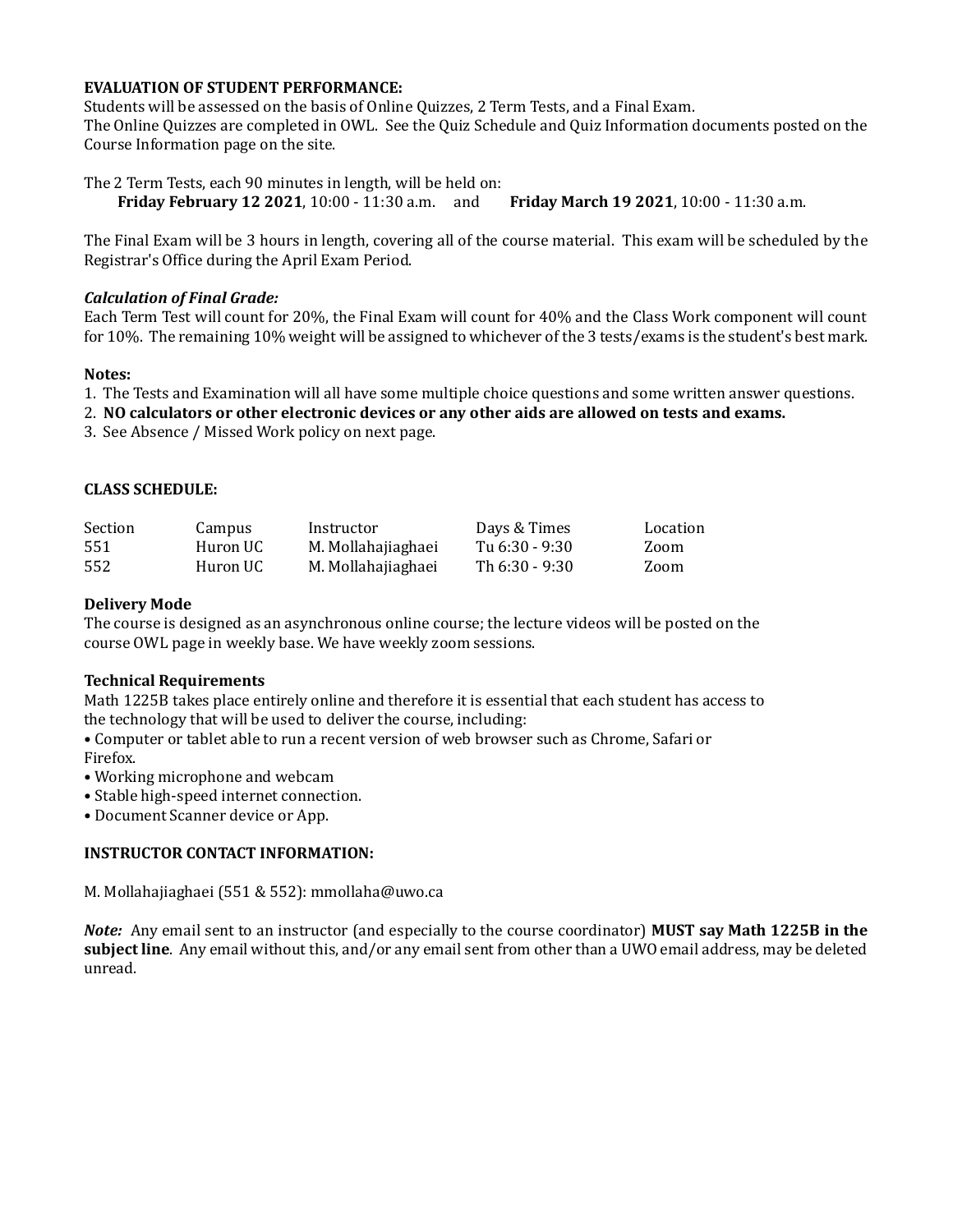#### **SENATE POLICY ON PREREQUISITES:**

Prerequisite checking is the **student's responsibility**. Unless you have either the prerequisites for this course or written special permission from your Dean to enroll in it, you may be removed from this course and it will be deleted from your record. This decision may not be appealed. You will receive no adjustment to your fees in the event that you are dropped from a course for failing to have the necessary prerequisites.

#### **STATEMENT ON ACADEMIC OFFENCES:**

Scholastic offences are taken seriously and students are directed to read the appropriate policy, specifically, the definition of what constitutes a Scholastic Offence, at the following Web site: **[http://www.uwo.ca/univsec/pdf/academic\\_policies/appeals/scholastic\\_discipline\\_undergrad.pdf](http://www.uwo.ca/univsec/pdf/academic_policies/appeals/scholastic_discipline_undergrad.pdf)** Computer-marked multiple-choice tests and/or exams may be subject to submission for similarity review by software that will check for unusual coincidences in answer patterns that may indicate cheating.

#### **ABSENCE / MISSED WORK:**

If you are unable to meet a course requirement due to illness or other serious circumstances, you must seek approval for the absence as soon as possible. Approval can be granted either through a self-reporting of absence or via the Dean's Office/Academic Counselling unit of your Home Faculty. For approval from Academic Counselling, you must provide valid medical or other supporting documentation *to your Dean's Office* **as soon as possible**. And in either case you must contact *your instructor* **immediately**, as soon as you know that you will be unable to complete the required work. It is the student's responsibility to make alternative arrangements with his or her instructor once the accommodation has been approved and the instructor has been informed. For further information, please consult the university's policy on academic consideration for student absences: [https://www.uwo.ca/univsec/pdf/academic\\_policies/appeals/Academic\\_Consideration\\_for\\_absences.pdf.](https://www.uwo.ca/univsec/pdf/academic_policies/appeals/Academic_Consideration_for_absences.pdf)

A student who needs a makeup for an Online Quiz should email the instructor, stating the reason for missing the quiz, as soon as possible after the quiz window closes. Please note that no makeups will be allowed for Quiz 6.

If you miss the Final Exam, please contact your faculty's Academic Counselling Office as soon as you are able to do so. They will assess your eligibility to write the Special Exam (the name given by the university to a makeup Final Exam). You may also be eligible to write the Special Exam if you are in a "Multiple Exam Situation" (see [http://www.registrar.uwo.ca/examinations/exam\\_schedule.html\)](http://www.registrar.uwo.ca/examinations/exam_schedule.html).

### **SUPPORT SERVICES**

| Office of the Registrar |                                                          |  |
|-------------------------|----------------------------------------------------------|--|
| <b>UWO</b>              | http://www.registrar.uwo.ca                              |  |
| <b>Brescia</b>          | https://www.brescia.uwo.ca/enrolment_services/           |  |
| Huron                   | https://www.huronuc.on.ca/student-life/student-services/ |  |
| King's                  | http://www.kings.uwo.ca/academics/academic-deans-office/ |  |
|                         |                                                          |  |

| Student Development Services http://www.sdc.uwo.ca/ |                                     |
|-----------------------------------------------------|-------------------------------------|
| <b>Learning Skills Services</b>                     | https://www.uwo.ca/sdc/learning/    |
| USC.                                                | http://westernusc.ca/your-services/ |
| Academic Calendar                                   | http://www.westerncalendar.uwo.ca/  |
| <b>WTS</b>                                          | http://www.uwo.ca/wts/helpdesk      |

Students who are in emotional/mental distress should refer to

**Huron Wellness Services:** <https://huronatwestern.ca/wellness-services/counselling-support> and [huronwellness@huron.uwo.ca](mailto:huronwellness@huron.uwo.ca)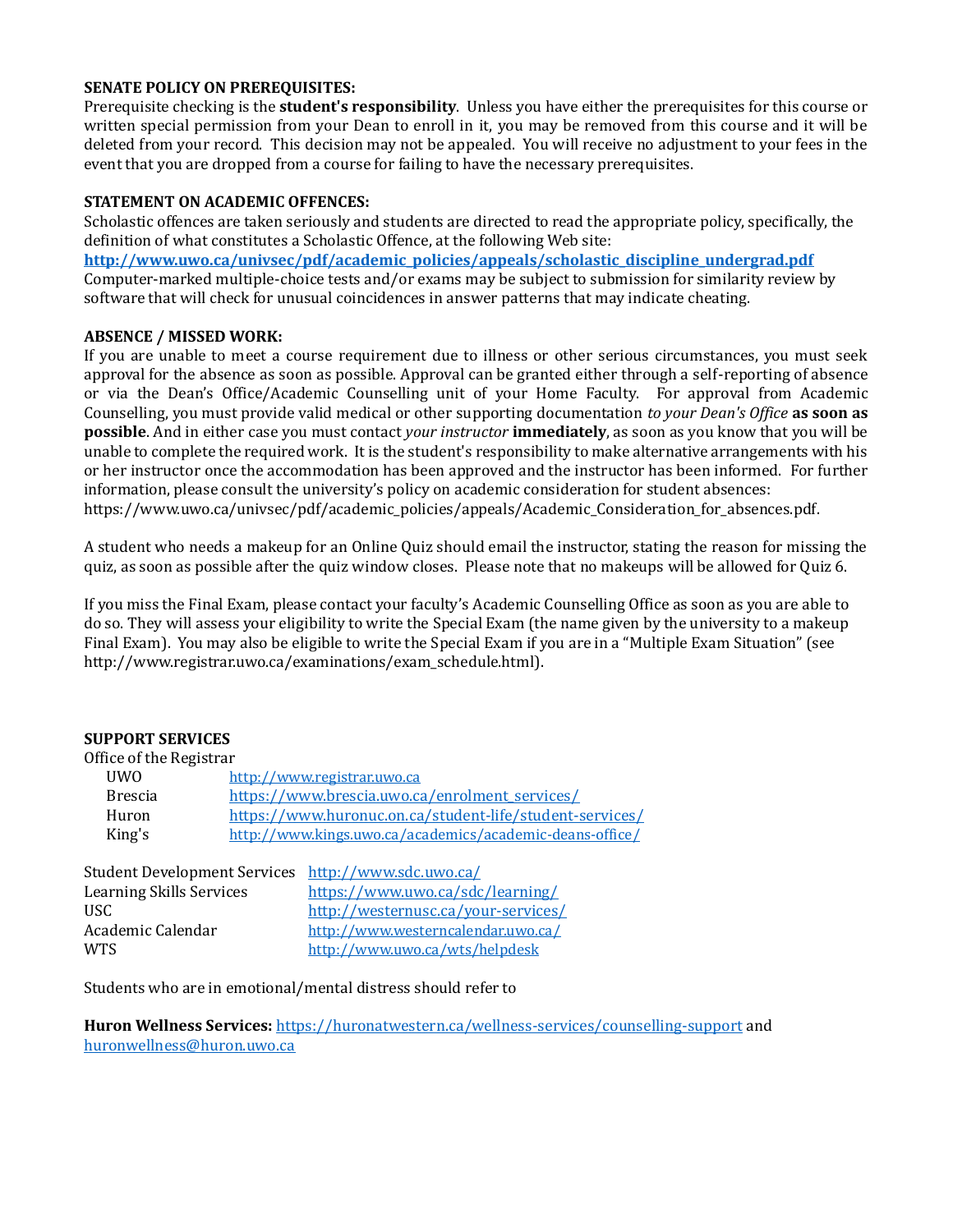

## **Appendix to Course Outlines: Academic Policies & Regulations 2020 - 2021**

## **Prerequisite and Antirequisite Information**

Students are responsible for ensuring that they have successfully completed all course prerequisites and that they have not completed any course antirequisites. Unless you have either the requisites for this course or written special permission from your Dean to enrol in it without them, you may be removed from this course and it will be deleted from your record. If you enrol in this course despite having already taken an antirequisite you may be removed from this course and it will be deleted from your record. Removals for these reasons may not be appealed. You will receive no adjustment to your fees in the event that you are dropped from a course for failing to have the necessary prerequisites or for having already taken the antirequisites.

## **Conduct of Students in Classes, Lectures, and Seminars**

Membership in the community of Huron University College and Western University implies acceptance by every student of the principle of respect for the rights, responsibilities, dignity and well-being of others and a readiness to support an environment conducive to the intellectual and personal growth of all who study, work and live within it. Upon registration, students assume the responsibilities that such registration entails. The academic and social privileges granted to each student are conditional upon the fulfillment of these responsibilities.

While in the physical classroom or online classroom, students are expected to behave in a manner that supports the learning environment of others. Students can avoid any unnecessary disruption of the class by arriving in sufficient time and ready for the start of the class, by remaining silent while the professor is speaking or another student has the floor, and by taking care of personal needs prior to the start of class. If a student is late, or knows that he/she will have to leave class early, be courteous: enter and leave quietly. Please see the Code of Student Conduct at:

[www.huronuc.on.ca/sites/default/files/pdfs/Code%20of%20Student%20Conduct.pdf.](http://www.huronuc.on.ca/sites/default/files/pdfs/Code%20of%20Student%20Conduct.pdf)

## **Technology**

It is not appropriate to use technology (such as, but not limited to, laptops, cell phones) in the classroom for non-classroom activities. Such activity is disruptive and distracting to other students and to the instructor, and can inhibit learning. Students are expected to respect the classroom environment and to refrain from inappropriate use of technology and other electronic devices in class.

## **Adding / Dropping Courses**

If you think that you are too far behind to catch up or that your workload is not manageable, you should consult your Academic Advisor. If you are considering reducing your workload by dropping one or more courses, this must be done by the appropriate deadlines. Please refer to the Huron website, <https://huronatwestern.ca/academic-advising> or review the list of official Sessional Dates on the Academic Calendar, available here: [http://www.westerncalendar.uwo.ca/SessionalDates.cfm.](http://www.westerncalendar.uwo.ca/SessionalDates.cfm)

You should consult with the course instructor and the Academic Advisor who can help you consider alternatives to dropping one or more courses. Note that dropping a course may affect OSAP and/or Scholarship/Bursary eligibility.

## **Class Cancellations**

In the event of a cancellation of class, every effort will be made to post all relevant information on the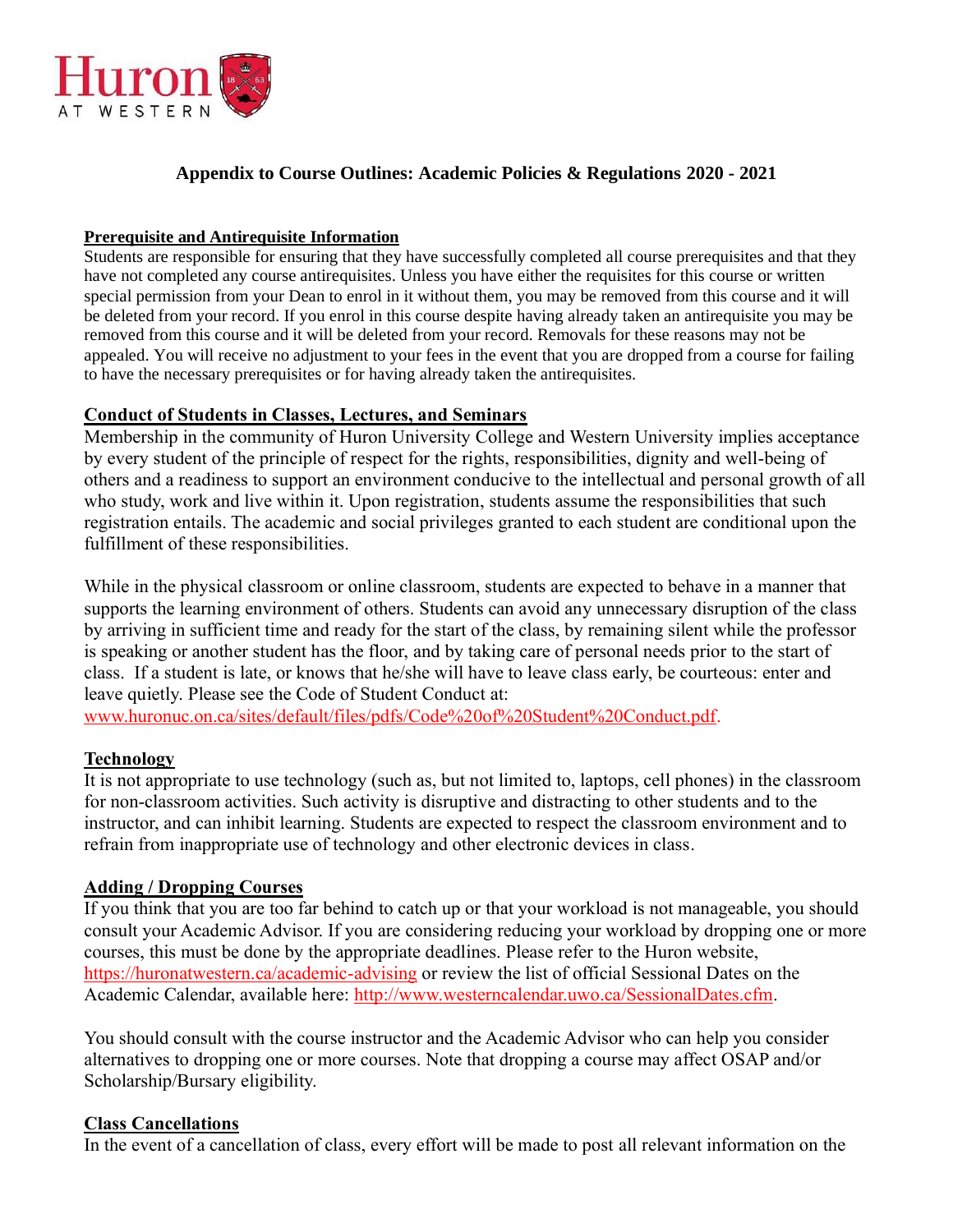OWL class site and on the Huron website at, https://huronatwestern.ca/about/accessibility.

## **Attendance Regulations for Examinations**

A student is entitled to be examined in courses in which registration is maintained, subject to the following limitations:

- 1) A student may be debarred from writing the final examination for failure to maintain satisfactory academic standing throughout the year.
- 2) Any student who, in the opinion of the instructor, is absent too frequently from class or laboratory periods in any course will be reported to the Dean of the Faculty offering the course (after due warning has been given). On the recommendation of the Department concerned, and with the permission of the Dean of that Faculty, the student will be debarred from taking the regular examination in the course. The Dean of the Faculty offering the course will communicate that decision to the Dean of the Faculty of registration.

Please see the policy on Attendance Regulations for Examinations here: [https://www.uwo.ca/univsec/pdf/academic\\_policies/exam/attendance.pdf.](https://www.uwo.ca/univsec/pdf/academic_policies/exam/attendance.pdf)

## **Academic Student Support Services**

For advice on course selections, degree requirements, and for assistance with requests for medical accommodation, students should email an Academic Advisor in Huron's Student Support Services at [huronsss@uwo.ca.](mailto:huronsss@uwo.ca) An outline of the range of services offered is found on the Huron website at: <https://huronatwestern.ca/academic-advising> .

Department Chairs, Program Directors and Coordinators are also able to answer questions about individual programs. Contact information can be found on the Huron website at: <https://huronatwestern.ca/contact/contact-directory> .

## **Copyright Regarding Course Material**

Lectures and course materials, including PowerPoint presentations, tests, outlines, and similar materials are protected by copyright. Faculty members are the exclusive owner of copyright in those materials they create. Students may take notes and make copies for their own use. Students may not allow others to reproduce or distribute lecture notes and course materials publicly (whether or not a fee is charged) without the express written consent of a faculty member. Similarly, students own copyright in their own original papers and exam essays. If a faculty member is interested in posting a student's answers or papers on the course website he/she should ask for the student's written permission.

## **Statement on Academic Integrity**

The International Centre for Academic Integrity defines academic integrity as "a commitment, even in the face of adversity, to five fundamental values: honesty, trust, fairness, respect, and responsibility. From these values flow principles of behaviour that enable academic communities to translate ideals to action." (CAI Fundamental Values Project, 1999).

A lack of academic integrity is indicated by such behaviours as the following:

- Cheating on tests:
- Fraudulent submissions online;
- Plagiarism in papers submitted (including failure to cite and piecing together unattributed sources);
- Unauthorized resubmission of course work to a different course;
- Helping someone else cheat;
- Unauthorized collaboration;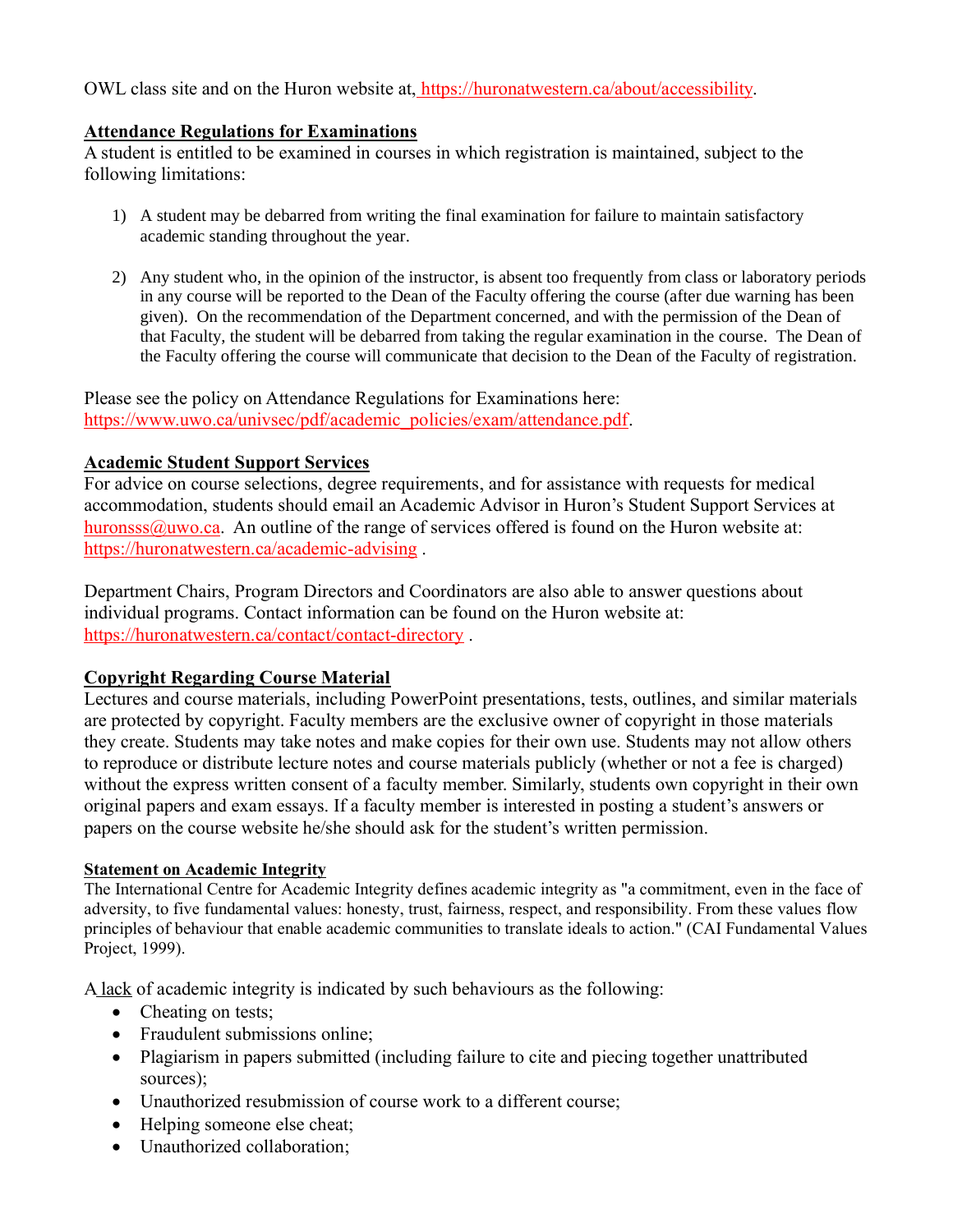- Fabrication of results or sources:
- Purchasing work and representing it as one's own.

## **Academic Integrity: Importance and Impact**

Being at university means engaging with a variety of communities in the pursuit and sharing of knowledge and understanding in ways that are clear, respectful, efficient, and productive. University communities have established norms of academic integrity to ensure responsible, honest, and ethical behavior in the academic work of the university, which is best done when sources of ideas are properly and fully acknowledged and when responsibility for ideas is fully and accurately represented.

In the academic sphere, unacknowledged use of another's work or ideas is not only an offence against the community of scholars, it is also an obstacle to academic productivity. It may also be understood as fraud and may constitute an infringement of legal copyright.

A university is a place for fulfilling one's potential and challenging oneself, and this means rising to challenges rather than finding ways around them. The achievements in an individual's university studies can only be fairly evaluated quantitatively through true and honest representation of the actual learning done by the student. Equity in assessment for all students is ensured through fair representation of the efforts by each.

Acting with integrity at university constitutes a good set of practices for maintaining integrity in later life. Offences against academic integrity are therefore taken very seriously as part of the university's work in preparing students to serve, lead, and innovate in the world at large.

A university degree is a significant investment of an individual's, and the public's, time, energies, and resources in the future, and habits of academic integrity protect that investment by preserving the university's reputation and ensuring public confidence in higher education.

**Students found guilty of plagiarism will suffer consequences ranging from a grade reduction, to failure in the course, to expulsion from the university. In addition, a formal letter documenting the offence will be filed in the Dean's Office, and this record of the offence will be retained in the Dean's Office for the duration of the student's academic career at Huron University College.**

### **Statement on Academic Offences**

Scholastic offences are taken seriously and students are directed to read the appropriate policy, specifically, the definition of what constitutes a Scholastic Offence, as per the Academic Calendar: [http://www.westerncalendar.uwo.ca/PolicyPages.cfm?PolicyCategoryID=1&Command=showCategory&Selected](http://www.westerncalendar.uwo.ca/PolicyPages.cfm?PolicyCategoryID=1&Command=showCategory&SelectedCalendar=Live&ArchiveID=#SubHeading_189) [Calendar=Live&ArchiveID=#SubHeading\\_189](http://www.westerncalendar.uwo.ca/PolicyPages.cfm?PolicyCategoryID=1&Command=showCategory&SelectedCalendar=Live&ArchiveID=#SubHeading_189).

## **Turnitin.com**

All required papers may be subject to submission for textual similarity review to the commercial plagiarism detection software under license to the University for the detection of plagiarism. All papers submitted for such checking will be included as source documents in the reference database for the purpose of detecting plagiarism of papers subsequently submitted to the system. Use of the service is subject to the licensing agreement, currently between The University of Western Ontario and Turnitin.com [\(https://www.turnitin.com/\)](https://www.turnitin.com/).

### **Computer-Marked Tests/Exams**

Computer-marked multiple-choice tests and/or exams may be subject to submission for similarity review by software that will check for unusual coincidences in answer patterns that may indicate cheating.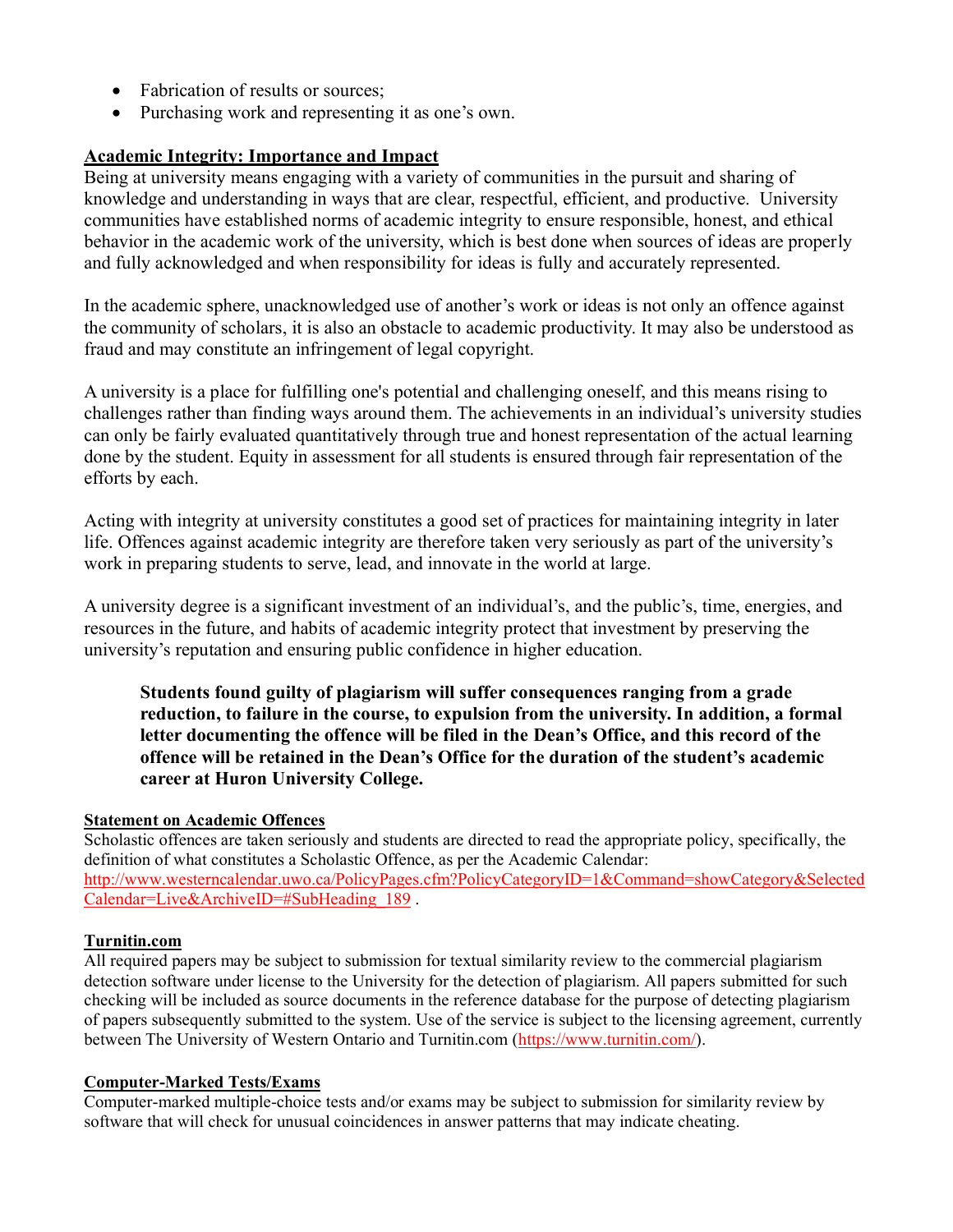## **Clickers**

Personal Response Systems ("clickers") may be used in some classes. If clickers are to be used in a class, it is the responsibility of the student to ensure that the device is activated and functional. Students must see their instructor if they have any concerns about whether the clicker is malfunctioning. Students must use only their own clicker. If clicker records are used to compute a portion of the course grade:

- the use of somebody else's clicker in class constitutes a scholastic offence
- the possession of a clicker belonging to another student will be interpreted as an attempt to commit a scholastic offence.

## **Academic Accommodation for Students With Disabilities**

Students who require **special** accommodation for tests and/or other course components must make the appropriate arrangements with the Student Development Centre (SDC). Further details concerning policies and procedures may be found at: [http://academicsupport.uwo.ca/.](http://academicsupport.uwo.ca/)

Please review the full policy at,

[https://www.uwo.ca/univsec/pdf/academic\\_policies/appeals/Academic%20Accommodation\\_disabilities.](https://www.uwo.ca/univsec/pdf/academic_policies/appeals/Academic%20Accommodation_disabilities.pdf) [pdf.](https://www.uwo.ca/univsec/pdf/academic_policies/appeals/Academic%20Accommodation_disabilities.pdf)

## **Academic Consideration for Missed Work**

Students who are seeking academic consideration for missed work during the semester may submit a self-reported absence form online provided that the absence is 48 hours or less and the other conditions specified in the Senate policy at

[https://www.uwo.ca/univsec/pdf/academic\\_policies/appeals/Academic\\_Consideration\\_for\\_absences.pdf](https://www.uwo.ca/univsec/pdf/academic_policies/appeals/Academic_Consideration_for_absences.pdf) are met.

Students whose absences are expected to last longer than 48 hours, or where the other conditions detailed in the policy are not met (e.g., work is worth more than 30% of the final grade, the student has already used 2 selfreported absences, the absence is during the final exam period), may receive academic consideration by submitting a Student Medical Certificate (for illness) or other appropriate documentation (for compassionate grounds). The Student Medical Certificate is available online at

[https://www.uwo.ca/univsec/pdf/academic\\_policies/appeals/medicalform.pdf](https://www.uwo.ca/univsec/pdf/academic_policies/appeals/medicalform.pdf) .

All students pursuing academic consideration, regardless of type, must contact their instructors no less than 24 hours following the end of the period of absence to clarify how they will be expected to fulfill the academic responsibilities missed during their absence. **Students are reminded that they should consider carefully the implications of postponing tests or midterm exams or delaying submission of work, and are encouraged to make appropriate decisions based on their specific circumstances.**

Students who have conditions for which academic accommodation is appropriate, such as disabilities or ongoing or chronic health conditions, should work with Accessible Education Services to determine appropriate forms of accommodation.

## **Requests for Academic Consideration Using the Self-Reported Absence Form**

Students who experience an unexpected illness or injury or an extenuating circumstance (48 hours or less) that is sufficiently severe to temporarily render them unable to meet academic requirements (e.g., attending lectures or labs, writing tests or midterm exams, completing and submitting assignments, participating in presentations) should self-declare using the online Self-Reported Absence portal. This option should be used in situations where the student expects to resume academic responsibilities within 48 hours or less.

Please note the following conditions that are in place for self-reporting of medical or extenuating circumstances:

- Students will be allowed **a maximum of two self-reported absences** between September and April and one self-reported absence between May and August;
- Any absences in excess of the number designated in clause a above, regardless of duration, will require students to present a [Student Medical Certificate \(SMC\),](https://www.uwo.ca/univsec/pdf/academic_policies/appeals/medicalform.pdf) signed by a licensed medical or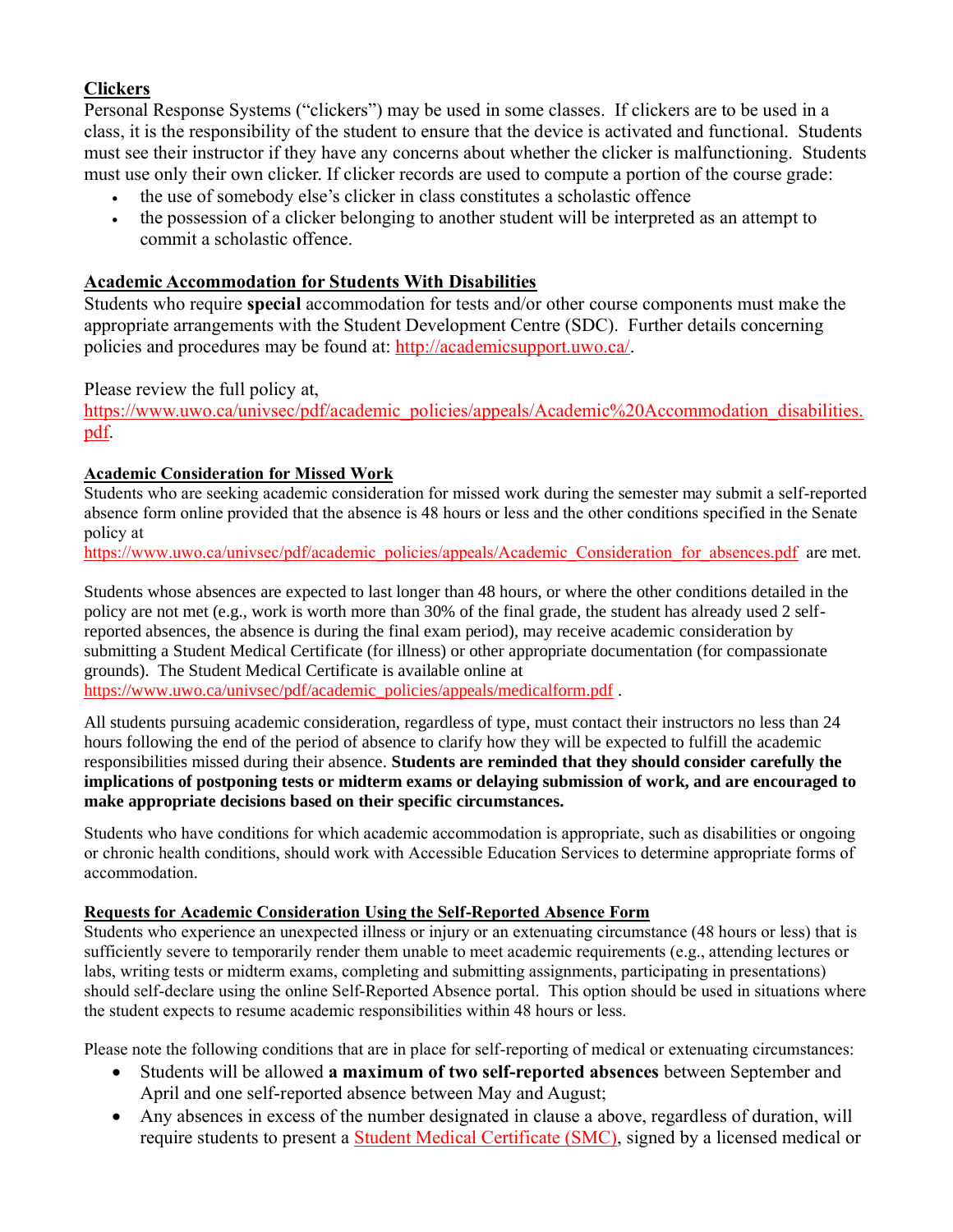mental health practitioner, detailing the duration and severity of illness, or appropriate documentation supporting extenuating circumstances to the Academic Counselling unit in their Faculty of registration no later than two business days after the date specified for resuming responsibilities.

- Self-reported absences will not be allowed for scheduled final examinations; for midterm examinations scheduled during the December examination period; or for final lab examinations scheduled during the final week of term.
- Self-reporting may not be used for assessments (e.g. midterm exams, tests, reports, presentations, or essays) worth more than 30% of any given course.
- Students must be in touch with their instructors **no later than 24 hours after the end of the period covered by the Self-Reported Absence form**, to clarify how they will be expected to fulfil the academic expectations they may have missed during the absence.

Please review the full policy at,

[https://www.uwo.ca/univsec/pdf/academic\\_policies/appeals/accommodation\\_illness.pdf](https://www.uwo.ca/univsec/pdf/academic_policies/appeals/accommodation_illness.pdf) .

# **Policy on "Academic" Accommodation - Medical / Non-Medical Grounds**

## **(a) Medical Grounds for assignments** *worth 10% or more of final grade***: Go directly to Huron Support Services/ Academic Advising, or email [huronsss@uwo.ca](mailto:huronsss@uwo.ca)** .

University Senate policy, which can be found at,

[https://www.uwo.ca/univsec/pdf/academic\\_policies/appeals/accommodation\\_medical.pdf](https://www.uwo.ca/univsec/pdf/academic_policies/appeals/accommodation_medical.pdf), requires that all student requests for accommodation on medical grounds for assignments worth 10% or more of the final grade be made directly to the academic advising office of the home faculty (for Huron students, the "home faculty" is Huron), with supporting documentation in the form (minimally) of the Senateapproved Student Medical Certificate found at:

[https://www.uwo.ca/univsec/pdf/academic\\_policies/appeals/medicalform.pdf](https://www.uwo.ca/univsec/pdf/academic_policies/appeals/medicalform.pdf) .

The documentation is submitted in confidence and will not be shown to instructors. The advisors will contact the instructor when the medical documentation is received, and will outline the severity and duration of the medical challenge as expressed on the Student Medical Certificate and in any other supporting documentation. The student will be informed that the instructor has been notified of the presence of medical documentation, and will be instructed to work as quickly as possible with the instructor on an agreement for accommodation.

The instructor will not normally deny accommodation where appropriate medical documentation is in place and where the duration it describes aligns with the due date(s) of assignment(s). Before denying a request for accommodation on medical grounds, the instructor will consult with the Dean. The instructor's decision is appealable to the Dean.

## **(b) Accommodation on Medical Grounds for assignments worth** *less than 10%* **of final grade: Consult Instructor Directly**

When seeking accommodation on medical grounds for assignments worth less than 10% of the final course grade, the student should contact the instructor directly. The student need only share broad outlines of the medical situation. The instructor **may** require the student to submit documentation to the academic advisors, in which case she or he will advise the student and inform the academic advisors to expect documentation. The instructor may not collect medical documentation. The advisors will contact the instructor when the medical documentation is received, and will outline the severity and duration of